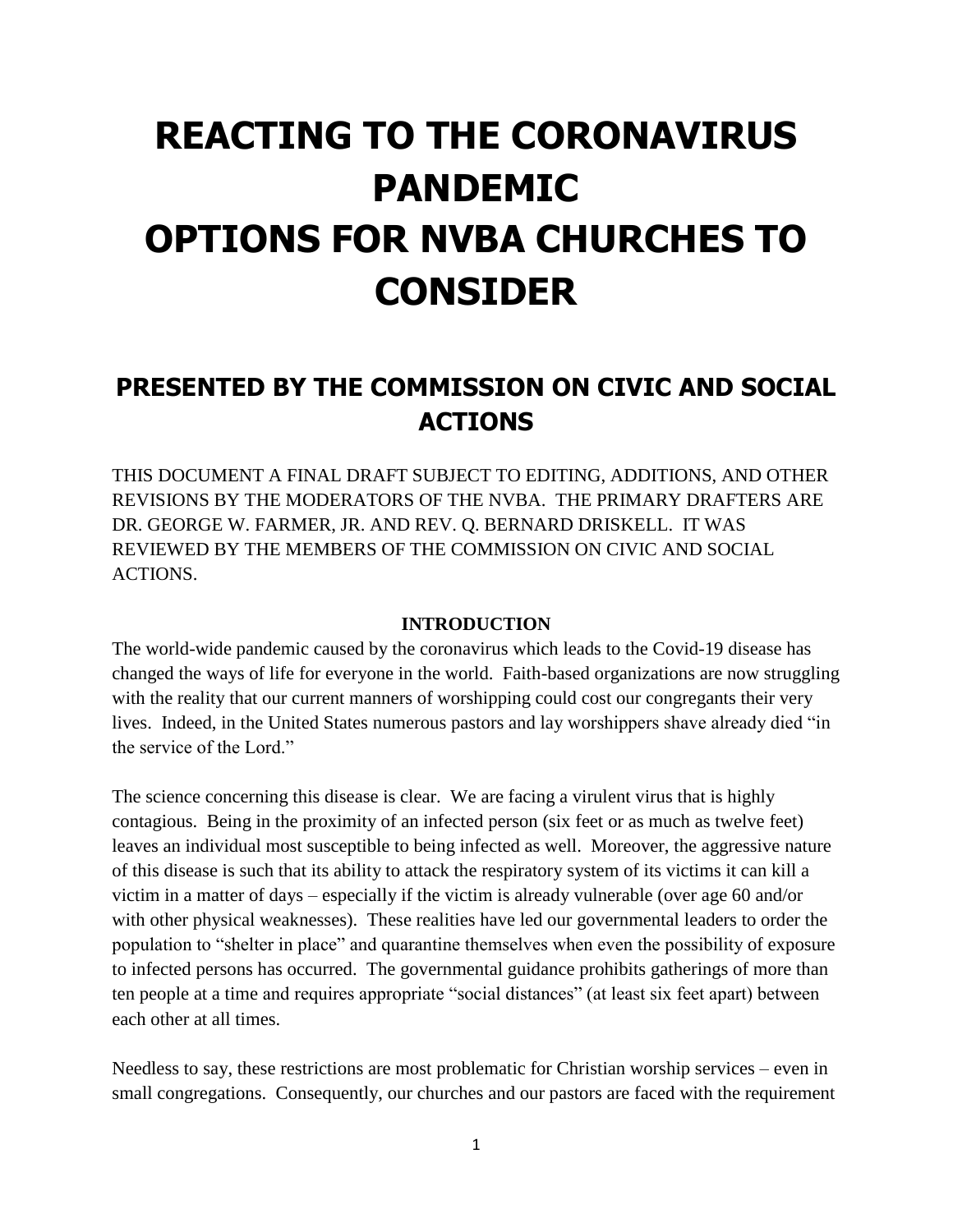to find new ways to meet the spiritual needs of our members. We must determine how to satisfy spiritual responsibilities we have to ensure that we are providing both spiritual sustenance and comfort to our members. Conduct care visits by phone or virtually by using platforms such as FaceTime or Google Hangout, especially if the individuals are in quarantine or isolation. Faith leaders also need to know that there are resources to help them support these people.

Simply put, we have devise alternate practices to replace and/or supplement our traditional approaches to worship, teaching, and other interactions. We are at a crossroads wherein we must identify new ways to minister and evangelize. Many of the listed options, churches are already practicing. Others are worth considering. Moreover, we encourage churches to share with us additional initiative that they are considering so that all of us can benefit from the combined ingenuity of our many spiritual leaders. We must work together so that we all might continue to "serve this present age."

# **ALTERNATE PRACTICES FOR DEALING WITH CHURCH MINISTRIES**

## **Helping in your community recognizing Depression/Domestic Abuse in your Congregation during COVID-19**

Here are important online or telephone support services for people dealing with domestic abuse, depression or people in crisis:

# **Online social support**

#### [Daily Strength](https://www.dailystrength.org/)

Online social network centered on support groups, where users provide one another with emotional support by discussing their struggles and successes with each other.

#### [In the Rooms](https://www.intherooms.com/home/)

Free online recovery tool that offers 130 weekly online meetings for those recovering from addiction and related issues.

#### [Support Groups Central](https://www.supportgroupscentral.com/)

Offers virtual support groups on numerous mental health conditions — free or low-cost. Website also offered in Spanish.

#### [Recovery 2.0](https://r20.com/)

Offers holistic approach to overcoming addiction, as well as support and training for every stage of recovery, and honors all paths to recovery from all addictions. It's a place for healing, connection, personal development and fun.

#### **Remote 12-step meetings**

[Alcoholics Anonymous](http://aa-intergroup.org/directory.php)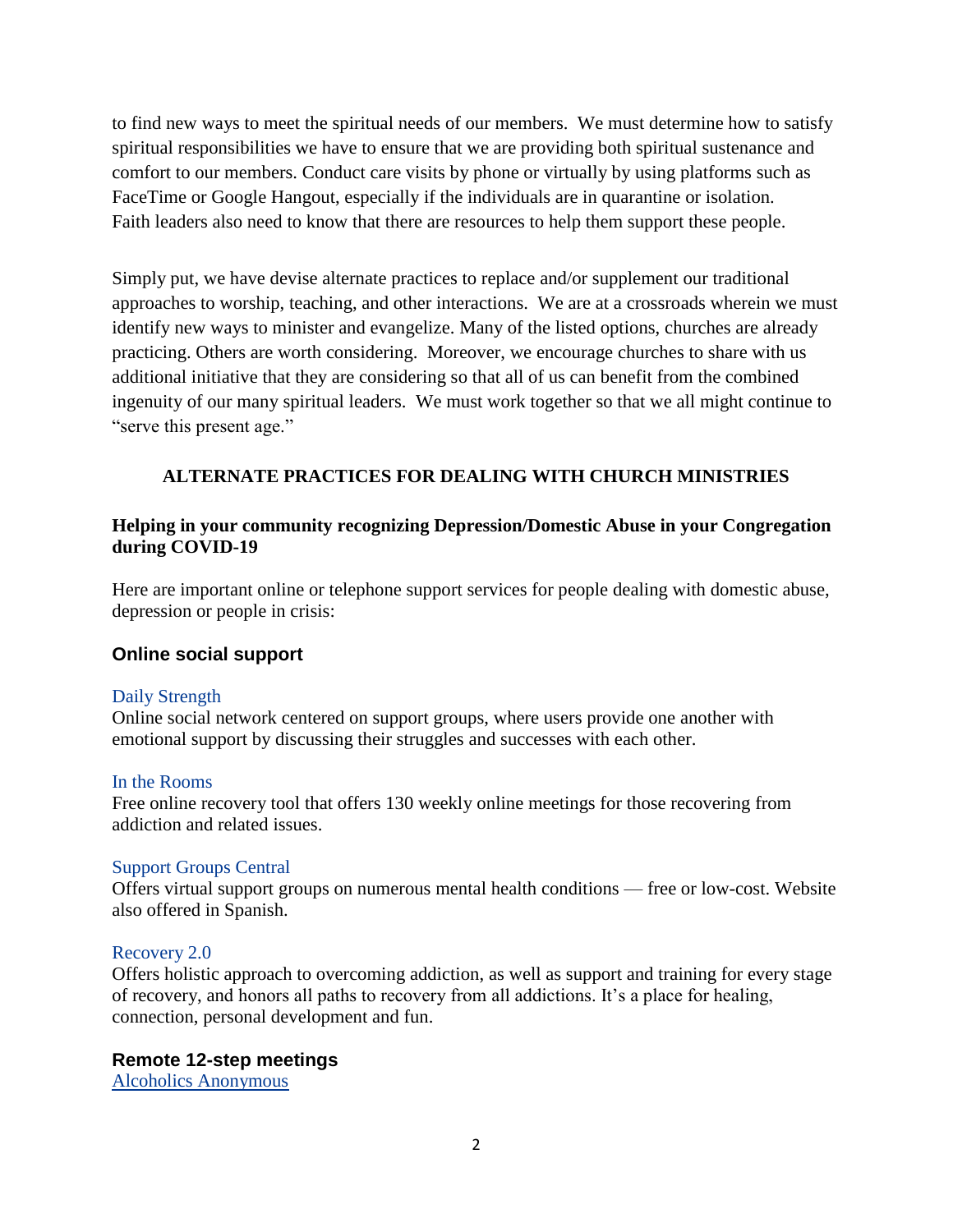### [Al-Anon](https://al-anon.org/al-anon-meetings/electronic-meetings/)

#### [Narcotics Anonymous](https://virtual-na.org/)

[Nar-anon](https://www.nar-anon.org/) (family groups) National Hotlines

#### [SAMHSA Disaster Distress Helpline](https://www.samhsa.gov/)

1-800-985-5990 provides 24/7 crisis counseling and support to people experiencing emotional distress related to natural or human-caused disasters.

#### [National Suicide Prevention Lifeline](https://suicidepreventionlifeline.org/)

1-800-273-8255 provides 24/7, free and confidential support for people in distress, prevention and crisis resources for you or your loved ones, and best practices for professionals.

#### [Substance Use Treatment Helpline](https://www.samhsa.gov/find-help/national-helpline) (SAMHSA)

1-800-662-4357 provides free, confidential, 24/7, 365-day-a-year treatment referrals and information (in English and Spanish) for individuals and families facing mental and/or substance use disorders.

#### [United Way Helpline](https://www.unitedway.org/our-impact/featured-programs/2-1-1)

Dial 211 for 24/7 information about community resources, basic needs assistance and other social services.

For treatment resources that can be used to access vital recovery support online from home: SAMSHA's Behavioral Health Treatment [Services Locator](https://findtreatment.samhsa.gov/)

By becoming a resource for everyone, inside your doors and out, pastors can help to reduce the stigma of COVID-19 itself, as well as the normal human difficulties the disease exacerbates. Make helping people stay healthy or get healthy a focus of your faith community's mission.

- 1) As your own members' safety allows, houses of worship may provide COVID-19 prevention supplies at your churches. Have supplies on hand such as soap, hand sanitizer that contains at least 60% alcohol, tissues, trash baskets, and disposable face masks.
- 2) Faith leaders might reach out to secular organizations to maintain connection throughout the larger community. Churches and other faith groups might partner with schools and community centers to provide "grab-and-go" bags of food for those in need while abiding social distancing recommendations.
- 3) Churches with more sophisticated video capabilities could partner with [a smaller](https://religionnews.com/2020/04/06/during-pandemic-small-and-older-churches-face-obstacles-to-adapt/)  [congregation](https://religionnews.com/2020/04/06/during-pandemic-small-and-older-churches-face-obstacles-to-adapt/) to ensure the smaller congregation also has access to high-quality sermon video.
- 4) Partnering with congregations and organizations experienced in working with underserved communities can boost your organizations' power to serve. Team with groups that serve the incarcerated, the homeless, migrant workers, immigrants and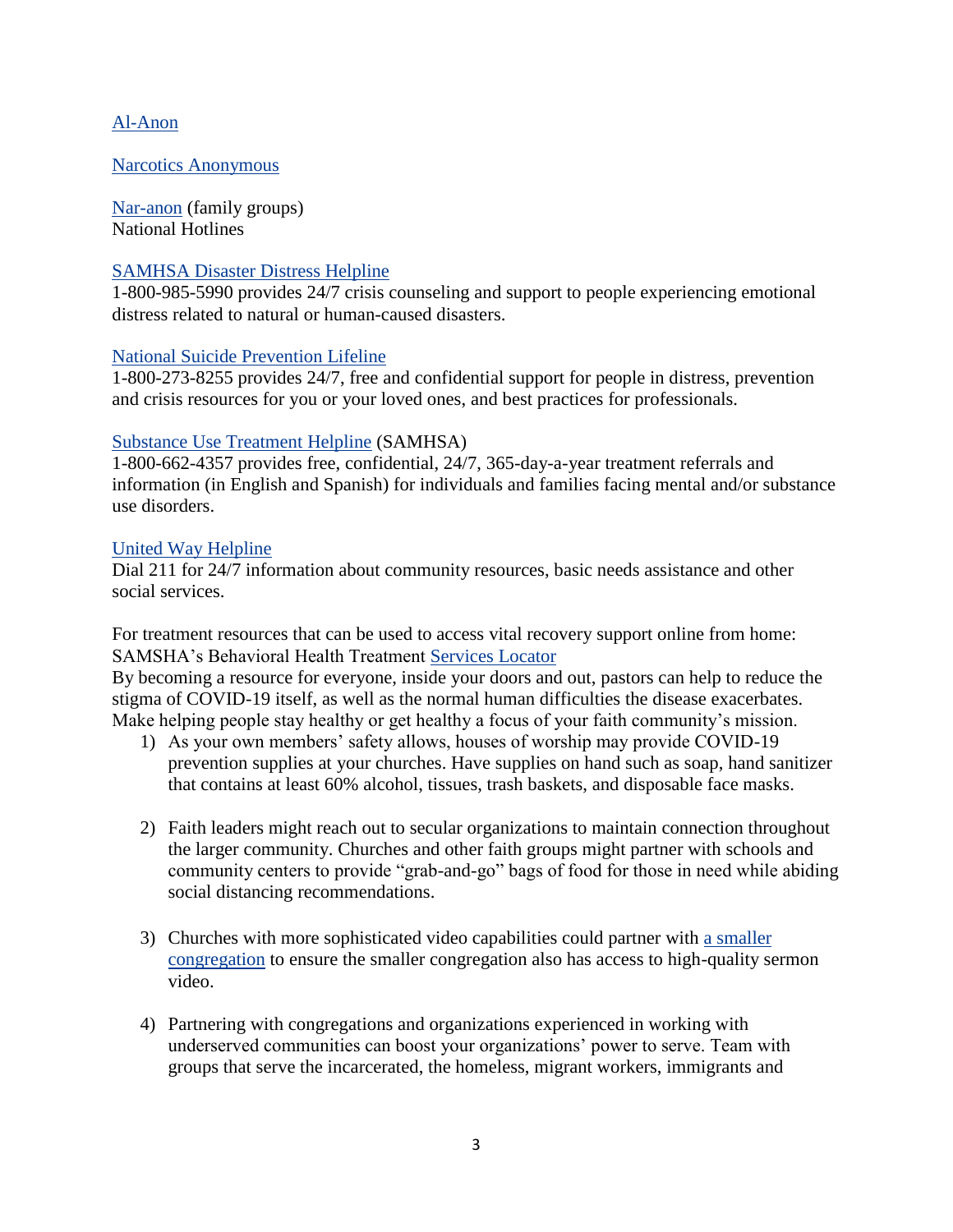refugees, and those with limited English proficiency. Work with local health officials to ensure these groups receive appropriate care and services.

- 5) Where there is minimal to moderate community transmission, consider working with the local health department, a local hospital, health care agency or service organization, such as the American Red Cross, to provide infection control training for your caregivers or home outreach workers.
- 6) Plan ways to continue essential services. Provide web- and mobile-based communications and services, and use livestream platforms such as **Facebook Live, if possible. Increase the use of email, conference calls, videoconferencing and webbased seminars**.

### **Online Streaming**

Things to think about:

--What are the barriers for streaming? (Access, generational)

-- First ensure your members have broadband access. If they do not have internet it is a justice issue

- Teleconference for seniors (walk them through dial-in steps)
- ZOOM
- Microsoft Teams
- Facebook Live
- Google Hangouts/Meet
- RingCentral

# **Tithes & Offerings**

Encourage members to continue tithes and/or offerings during this time, there are several ways you can give to the church:

- Mail send check to the Church address
- Credit/debit Card payments

# **Other Giving Options**

- CashApp
- Paypal
- Venmo
- Braintree
- Givelify
- Stripe

# **Safety Precautions**

For everyone's safety and protection, we ask that you remain at home.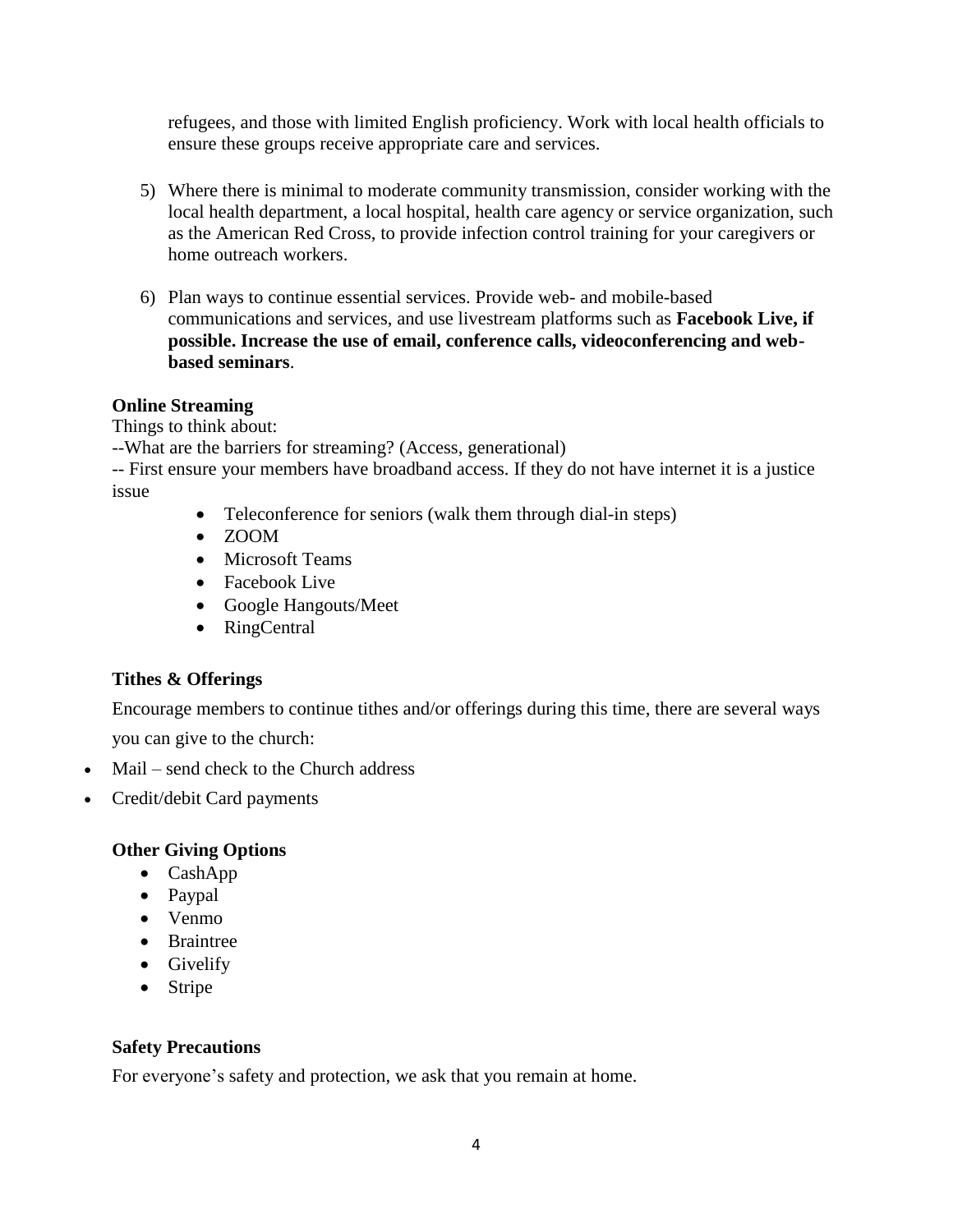Things to consider: how important are church buildings to streaming? Functionality? (E.g. broadband access)

--Reimagining what is sacred space? (Can you stream from your home rather than the church building?)

But please remain at home if

- Are unwell or ill,
- Are caring for someone who is ill,
- Have a compromised immune system, or
- Have cold or flu symptoms.

The safety of our members, staffs, and visitors is our primary concern. We are taking the

following precautions at our facilities. Some specific actions should include the following:

- **Providing hand sanitizer. P**lace hand sanitizer stations at all building entrances. Have wallmounted stations throughout our buildings' common areas as well as our classrooms and meeting spaces. Please use them when you are unable to wash your hands.
- **Disinfecting our buildings.** The surfaces within church facilities, including meeting rooms and classrooms, are cleaned and disinfected whenever used. For any public gatherings such as Bible study and our Sunday worship services (when allowed), all surfaces are cleaned both before and after the event.
- $\bullet$

# **WHAT MEMBERS CAN DO**

There are simple measures you can take to protect yourself and help us reduce the spread of Coronavirus in our community.

# **Stay at home, but if you need members at the church**

- No physical touching
- Take advantage of our church sanitizing stations, particularly after sneezing, coughing and touching regularly used surfaces. We encourage members and guests to bring their own hand sanitizers as well
- Wash your hands often, particularly after using the restroom

# **In general:**

- Avoid touching your eyes, nose, mouth and others with unwashed hands.
- Thoroughly wash your hands with soap and water as often as you can. Scrub your hands for at least 20 seconds.
- If you are not near a sink, use hand sanitizer. Sanitize all of the skin on your hands and rub them together until they feel dry. Refrain from shaking your hands to dry them.
- Engage in respiratory etiquette by coughing and sneezing into the bend of your elbow.
- Sanitize freshly touched surfaces in your home, school or office daily.
- Avoid coming in close contact with those who appear unwell.